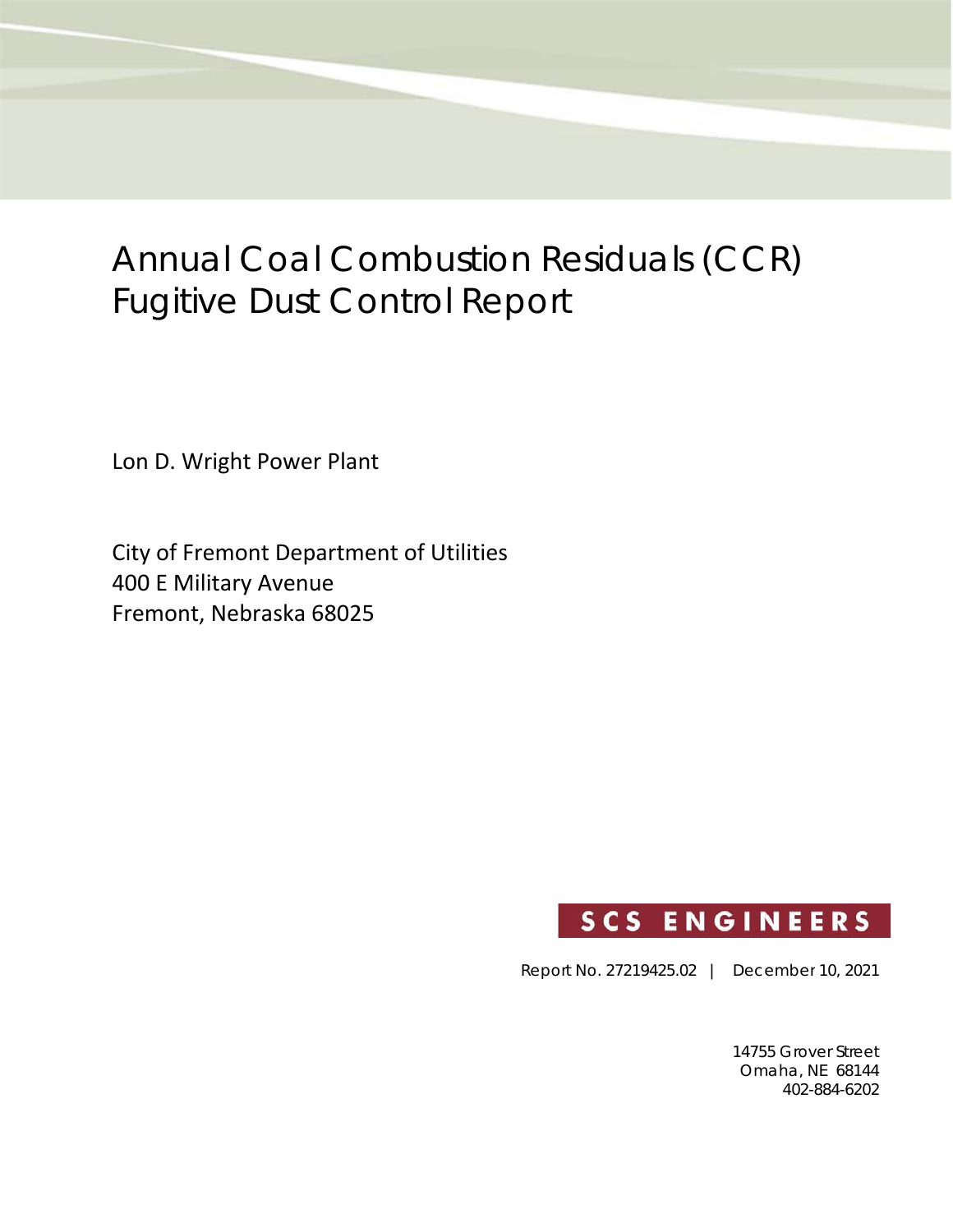#### Table of Contents

| Section        |  | Page |
|----------------|--|------|
| $\mathbf{1}$   |  |      |
| 2 <sup>7</sup> |  |      |
| 3 <sup>1</sup> |  |      |
| $\overline{4}$ |  |      |
| 5 <sub>1</sub> |  |      |
| 6              |  |      |

#### Tables

| Table 1 |  | CCR Fugitive Dust Observations & Actions |
|---------|--|------------------------------------------|
|---------|--|------------------------------------------|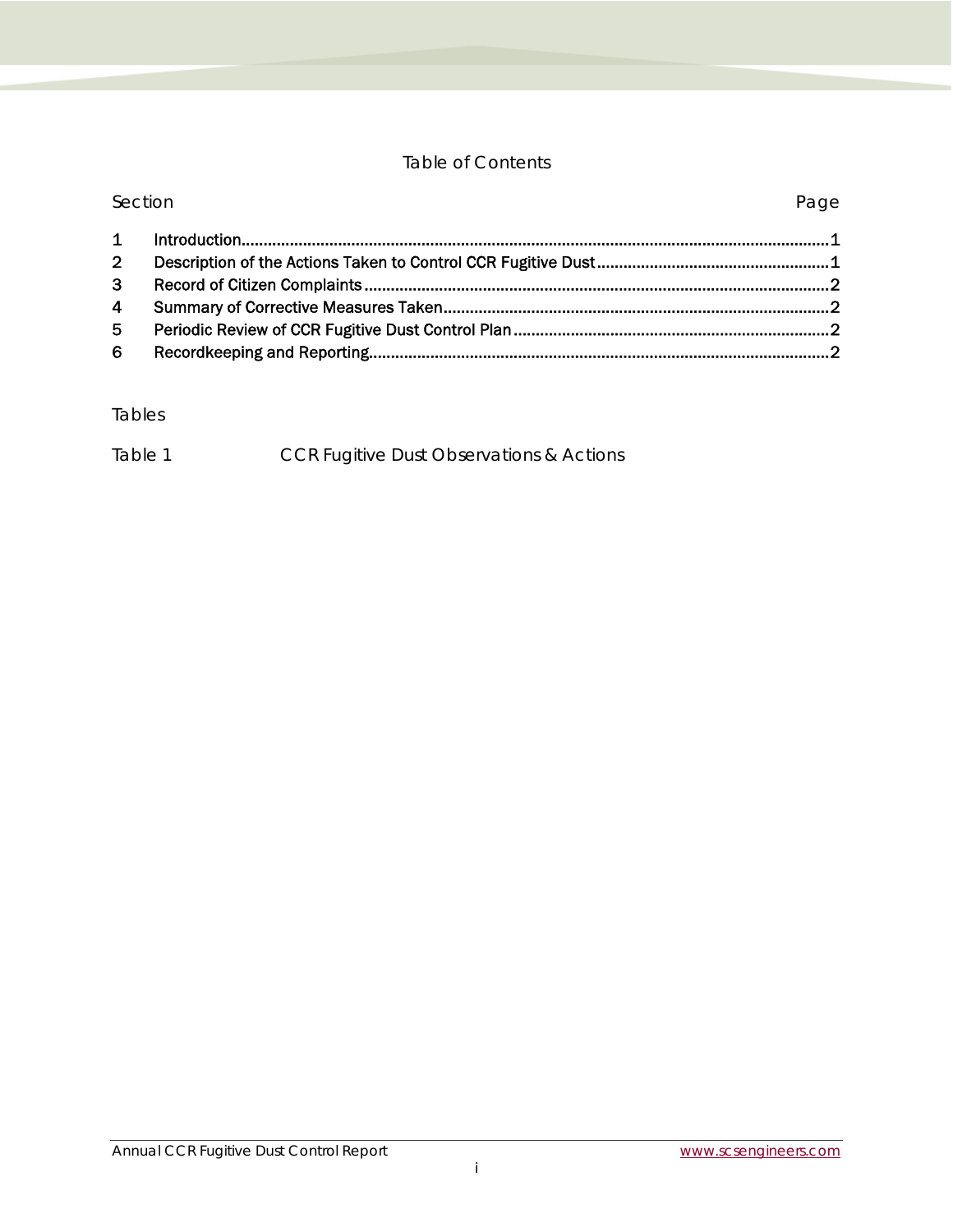#### **1 INTRODUCTION**

The City of Fremont Department of Utilities (FDU) operates the Lon D. Wright Power Plant located at 2701 East First Street in Fremont, Nebraska. The Lon D. Wright Power Plant operates 3 coal-fired electric generation units (Units 6, 7, and 8) each consisting of a boiler and steam turbine. The 3 coalfired electric generation units share an ash handling system including silos, dewatering and settling tanks, and conveyance systems. Each unit has a dedicated baghouse. Additionally, ash handling system for Unit 8 includes an electrostatic precipitator (ESP) and spray dryer absorber (SDA). Associated with the Lon D. Wright Power Plant is a CCR Landfill. The CCR Landfill is subject to the CCR Rule and in accordance with the rule must complete an Annual CCR Fugitive Dust Control Report as specified in Section §257.80(c) of the rule. In accordance with Section 5 of the facility's CCR Fugitive Dust Control Plan (FDCP), this document addresses the annual report for 2021.

This report describes the actions taken to minimize CCR fugitive dust from the CCR unit at this facility, provides a record of citizen complaints received since the previous report, and summarizes any corrective measures taken to minimize CCR fugitive dust.

### **2 DESCRIPTION OF THE ACTIONS TAKEN TO CONTROL CCR FUGITIVE DUST**

In accordance with the CCR FDCP developed for this facility, the following dust control procedures outlined in Section 3.2 of the FDCP are to be used when needed to minimize CCR from becoming airborne:

- CCR Conditioning
- **•** Personnel Training and Communications
- Routine Evaluation of Affected Areas
- Contractor Communications
- Citizen Complaint Protocol and Procedures

In accordance with the CCR FDCP developed for this facility, the following potential control measures outlined in section 3.3 of the FDCP are considered appropriate options to be used when needed to minimize CCR from becoming airborne:

- Application of additional water or chemical dust suppressant in problem areas and/or during specified weather conditions and/or specified activities
- Cease specified activities during times of moderate or high winds
- Reduce speed limits on haul roads
- Cover or provide wind blocks for specified activities or small areas that have the potential to disperse CCR via wind.
- Other measures as applicable.

During this reporting period (December 1, 2020 – December 5, 2021), CCR fugitive dust was observed on 2 occasions at the facility. These occasions, along with a description of the actions taken to control the fugitive CCR dust are described in Table 1 on the following page.